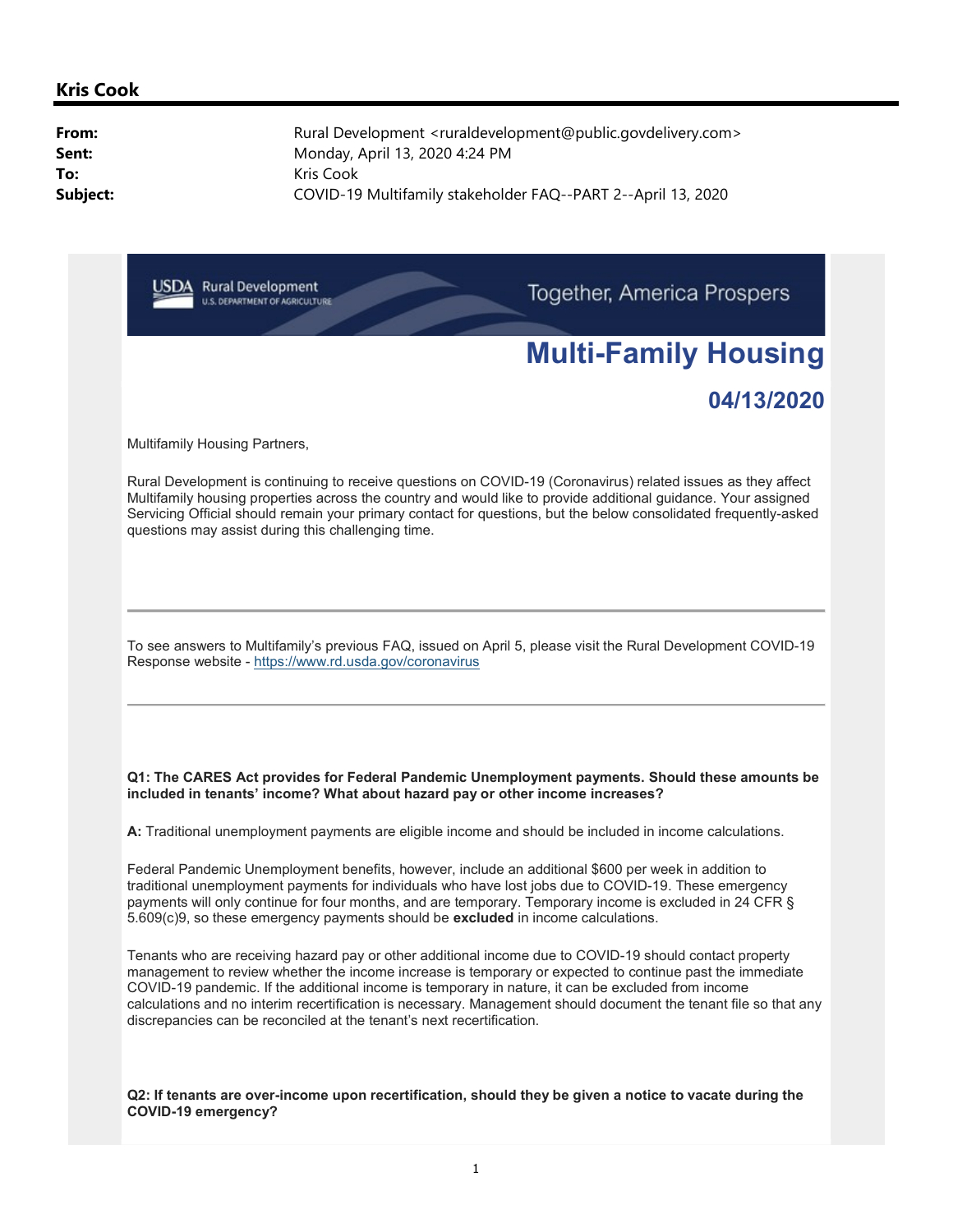A: Tenants whose annual recertification shows them to be over-income for the property that they currently occupy may remain in their unit under certain circumstances, shown in HB 2-3560, Section 6.30. A borrower may permit an ineligible tenant to stay if either:

- The waiting list for the specific unit type has no eligible tenants; or
- The required time period for vacating the unit would create a hardship on the household.

During the COVID-19 pandemic, vacating the unit within 30 days may create a hardship on the household, so the second exemption applies, and management agents should not require tenants to vacate if they are over income. Requiring ineligible tenants to move is not specifically prohibited in the CARES Act, but current RD guidance allows tenants to stay until local/state guidance suggests it is safe for them to relocate.

#### Q3: If an applicant declines to move in due to social distancing or COVID-19 concerns, do they lose their spot on the waiting list?

A: If an applicant declines to move in due to social distancing and COVID-19 concerns, management may either hold the unit until the national emergency has ended, or move to the next applicant on the waiting list. The applicant declining to move should not be penalized or removed, but should be offered the next appropriatesized unit when the emergency has ended.

We encourage management to seek out creative solutions, such as virtual or 'no-touch' showings, digital signatures, and contactless move-in procedures to continue to provide housing while complying with social distancing recommendations.

#### Q4: Is there further guidance on Section 514/515 Forbearance requests?

A: The 2020 CARES Act allows Multifamily borrowers experiencing a financial hardship related to COVID–19 to request forbearance for up to 90 days. Guidance on how to request this forbearance was distributed on April 2, 2020, and we encourage you to contact your Servicing Official with questions. The following are responses to common forbearance questions:

- This a streamlined workout plan created to address the COVID-19 emergency and expected to be widely used. As such, the negative penalties associated with a traditional workout plan do not apply to projects with a COVID-19 relief agreement. Borrowers may still collect RTO and are not required to submit quarterly reports.
- Missed payments will be held in deferral until the loan matures. They will be charged interest at note rate, subsidized down to 1% if the interest credit agreement is still in effect.
- Agreements do not need to start April 1, 2020. They may begin May 1 or June 1 as long as the National Emergency is still in effect.
- Forbearance requests can be processed retroactively back to April 1, or a forbearance request may be modified later to include reserve deferrals if they were not originally requested.

#### Q5: Does RD need to be notified if an owner or management agent is applying for a Payroll Protection Program (PPP) Loan under the CARES Act? What about other SBA loan programs?

A: If an SBA loan requires a Section 514 or Section 515 property to be used as collateral, it must meet the standard in Handbook 3560-3, Chapter 8, Section 1 on Junior Liens and should follow the same approval procedure. If a PPP or other loan does not require property collateralization, RD does not need to concur on an application for a PPP loan. However, owners and agents should be aware that PPP repayment is not an eligible property expense.

For a Section 538 property, the Agency must review the terms and conditions of any secondary financing or funding of projects, including loans, capital grants or rental assistance.